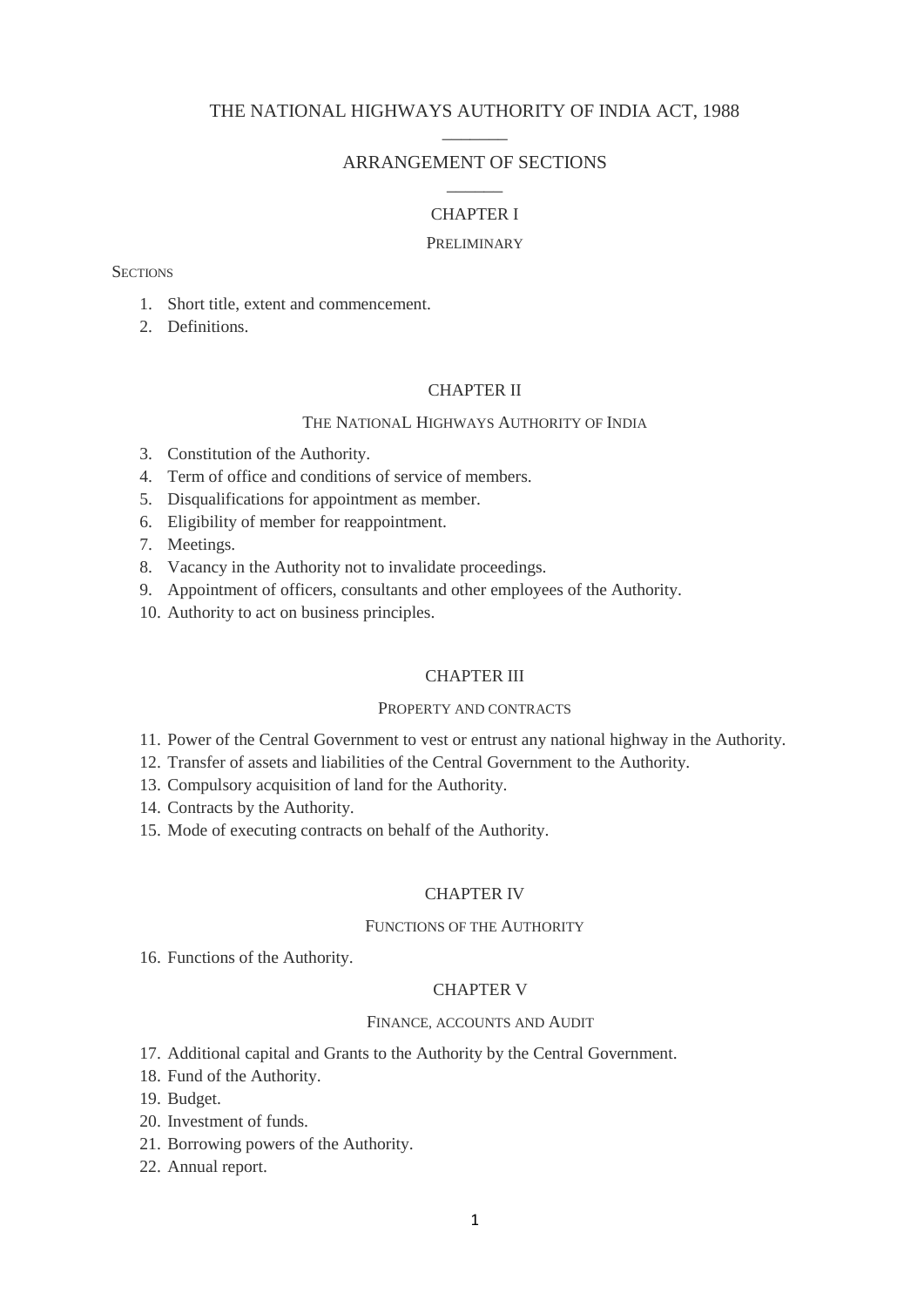**SECTIONS** 

- 23. Accounts and audit.
- 24. Annual report and auditor's report to be laid before Parliament.

# CHAPTER VI

### **MISCELLANEOUS**

- 25. Delegation of powers.
- 26. Authentication of orders and other instruments of the Authority.
- 27. Employees of the Authority to be public servants.
- 28. Protection of action taken in good faith.
- 29. Power of the Authority to undertake certain works.
- 30. Power to enter.
- 31. Power of the Central Government to temporarily divest the Authority of the management of any national highway.
- 32. Power of the Central Government to supersede the Authority.
- 33. Power of the Central Government to issue directions.
- 34. Power of the Central Government to made rules.
- 35. Power of the Authority to make regulations.
- 36. Power to remove difficulties.
- 37. Rules and regulations to be laid before Parliament.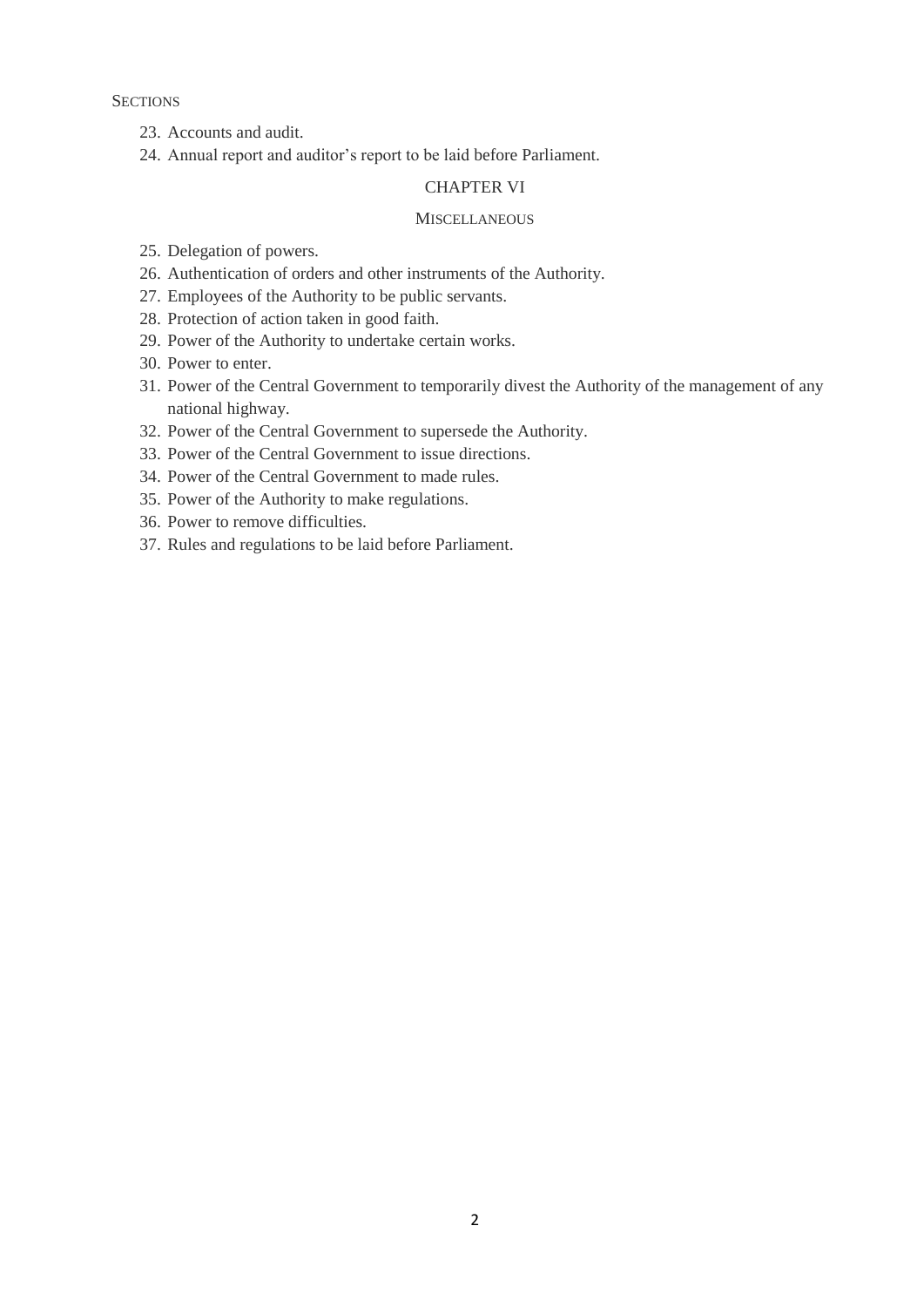# THE NATIONAL HIGHWAYS AUTHORITY OF INDIA ACT, 1988

### ACT NO. 68 OF 1988

[16*th December*, 1988.]

An Act to provide for the constitution of an Authority for the development, maintenance and management of national highways and for matters connected therewith or incidental thereto.

BE it enacted by Parliament in the Thirty-ninth Year of the Republic of India as follows:—

# CHAPTER I

# PRELIMINARY

**1. Short title, extent and commencement**.— $(I)$  This Act may be called the National Highways Authority of India Act, 1988.

(*2*) It extends to the whole of India.

 $(3)$  It shall come into force on such date<sup>1</sup> as the Central Government may, by notification in the Official Gazette, appoint.

**2. Definitions.**—In this Act, unless the context otherwise requires,—

(*a*) "Authority" means the National Highways Authority of India constituted under section 3;

- (*b*) "Chairman" means the Chairman of the Authority;
- (*c*) "employee" means a person in the full-time service of the Authority;

(*d*) "member" means a member of the Authority appointed under section 3 and includes the Chairman;

(*e*) "national highway" means any highway for the time being declared as a national highway under section 2 of the National Highways Act, 1956 (48 of 1956);

(*f*) "prescribed" means prescribed by rules made under this Act;

(*g*) "regulations" means regulations made by the Authority under this Act;

(*h*) words and expressions used herein and not defined but defined in the National Highways Act, 1956 (48 of 1956) shall have the meanings assigned to them in that Act.

#### CHAPTER II

### THE NATIONAL HIGHWAYS AUTHORITY OF INDIA

**3. Constitution of the Authority**.—(*1*) With effect from such date as the Central Government may, by notification in the Official Gazette, appoint in this behalf, there shall be constituted for the purposes of this Act an Authority to be called the National Highways Authority of India.

(*2*) The Authority shall be a body corporate by the name aforesaid having perpetual succession and a common seal, with power, subject to the provisions of this Act, to acquire, hold and dispose of property, both movable and immovable, and to contract and shall by the said name sue and be sued.

 $2^2$ [(3) The Authority shall consist of—

(*a*) a Chairman;

**.** 

- (*b*) not more than six full-time members; and
- (*c*) not more than six part-time members,

to be appointed by the Central Government by notification in the Official Gazette:

<sup>1. 15</sup>th June, 1989, *vide* notification No. S.O. 451(E), dated 15th June, 1989, s*ee* Gazette of India, Extraordinary, Part II, sec. 3(*ii*).

<sup>2.</sup> Subs. by Act 19 of 2013, s. 2, for sub-section 3 (w.e.f. 10-9-2013).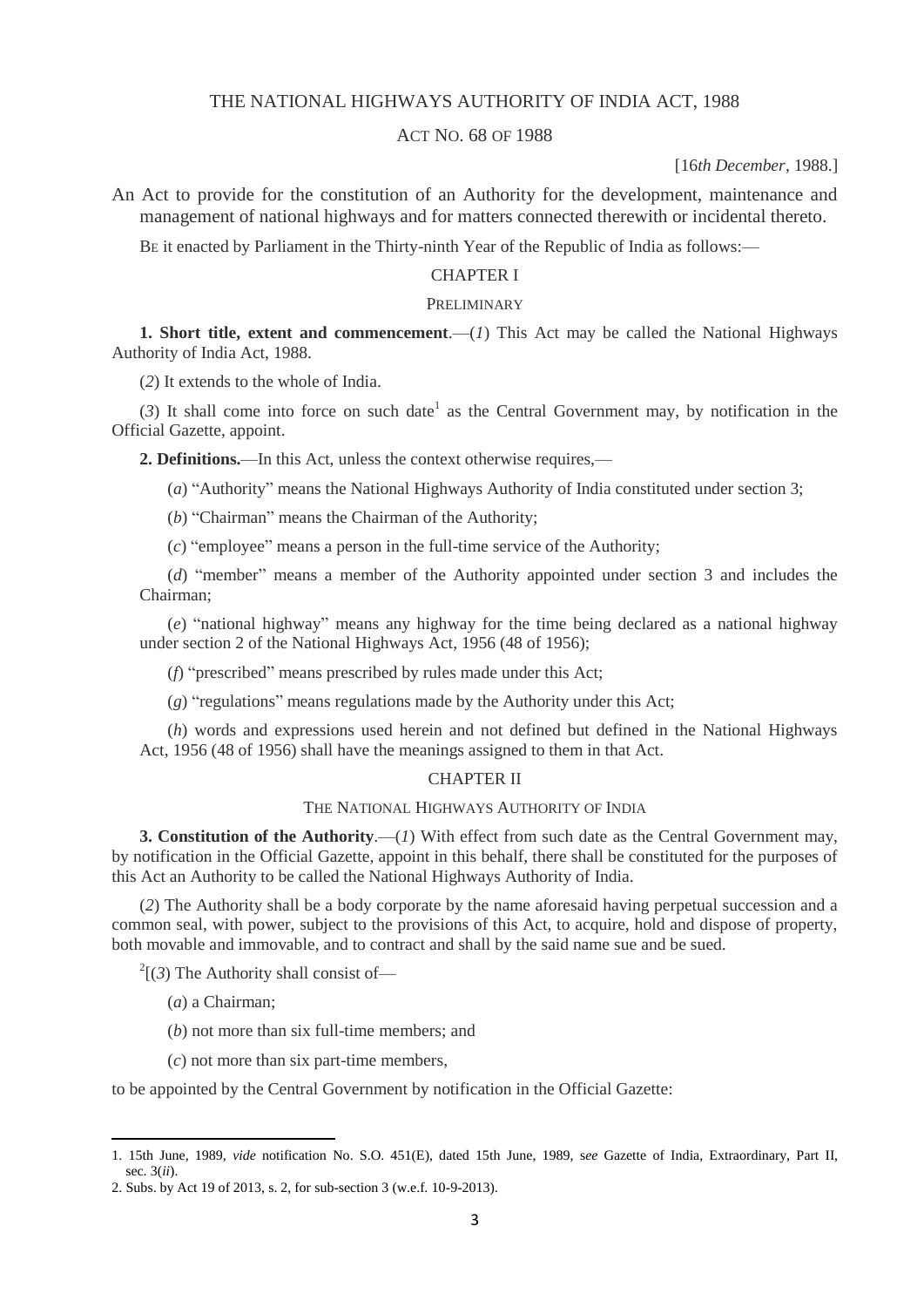Provided that the Central Government shall, while appointing the part-time members, ensure that at least two of them are non-Government professionals having knowledge or experience in financial management, transportation planning or any other relevant discipline.]

**4. Term of office and conditions of service of members.**—The term of office and other conditions of service of the members shall be such as may be prescribed.

**5. Disqualifications for appointment as member.**—A person shall be disqualified for being appointed as a member if he—

(*a*) has been convicted and sentenced to imprisonment for an offence which, in the opinion of the Central Government, involves moral turpitude; or

(*b*) is an undischarged insolvent; or

(*c*) is of unsound mind and stands so declared by a competent Court; or

(*d*) has been removed or dismissed from the service of the Government or a Corporation owned or controlled by the Government; or

(*e*) has, in the opinion of the Central Government, such financial or other interest in the Authority as is likely to affect prejudicially the discharge by him of his functions as a member.

**6. Eligibility of member for reappointment.**—Subject to the other terms and conditions of service as may be prescribed, any person ceasing to be a member shall be eligible for reappointment as such member.

**7. Meetings.**—(*1*) The Authority shall meet at such times and places and shall observe such rules of procedure in regard to the transaction of business at its meetings, including the quorum thereat, as may be provided by regulations.

(*2*) If for any reason the Chairman is unable to attend any meeting of the Authority any other member chosen by the members present at the meeting shall preside at the meeting.

(*3*) All questions which come up before any meeting of the Authority shall be decided by a majority of votes of the members present and voting, and in the event of an equality of votes, the Chairman, or in his absence the person presiding, shall have and exercise a second or casting vote.

**8. Vacancy in the Authority not to invalidate proceedings.**—No act or proceeding of the Authority shall be invalidated merely by reason of—

(*a*) any vacancy in, or any defect in the constitution of, the Authority; or

(*b*) any defect in the appointment of a person acting as a member of the Authority; or

(*c*) any irregularity in the procedure adopted by the Authority not affecting the merits of the case.

**9. Appointment of officers, consultants and other employees of the Authority.**—(*1*) For the purpose of discharging its functions, the Authority shall appoint such number of officers and other employees as it may consider necessary on such terms and conditions as may be laid down by the regulations.

(*2*) The Authority may appoint, from time to time, any person as adviser or consultant as it may consider necessary, on such terms and conditions as may be laid down by the regulations.

**10. Authority to act on business principles.**—In the discharge of its functions under this Act, the Authority shall act, so far as may be, on business principles.

# CHAPTER III

#### PROPERTY AND CONTRACTS

**11. Power of the Central Government to vest or entrust any national highway in the Authority**.—The Central Government may, from time to time, by notification in the Official Gazette, vest in, or entrust to, the Authority, such national highway or any stretch thereof as may be specified in such notification.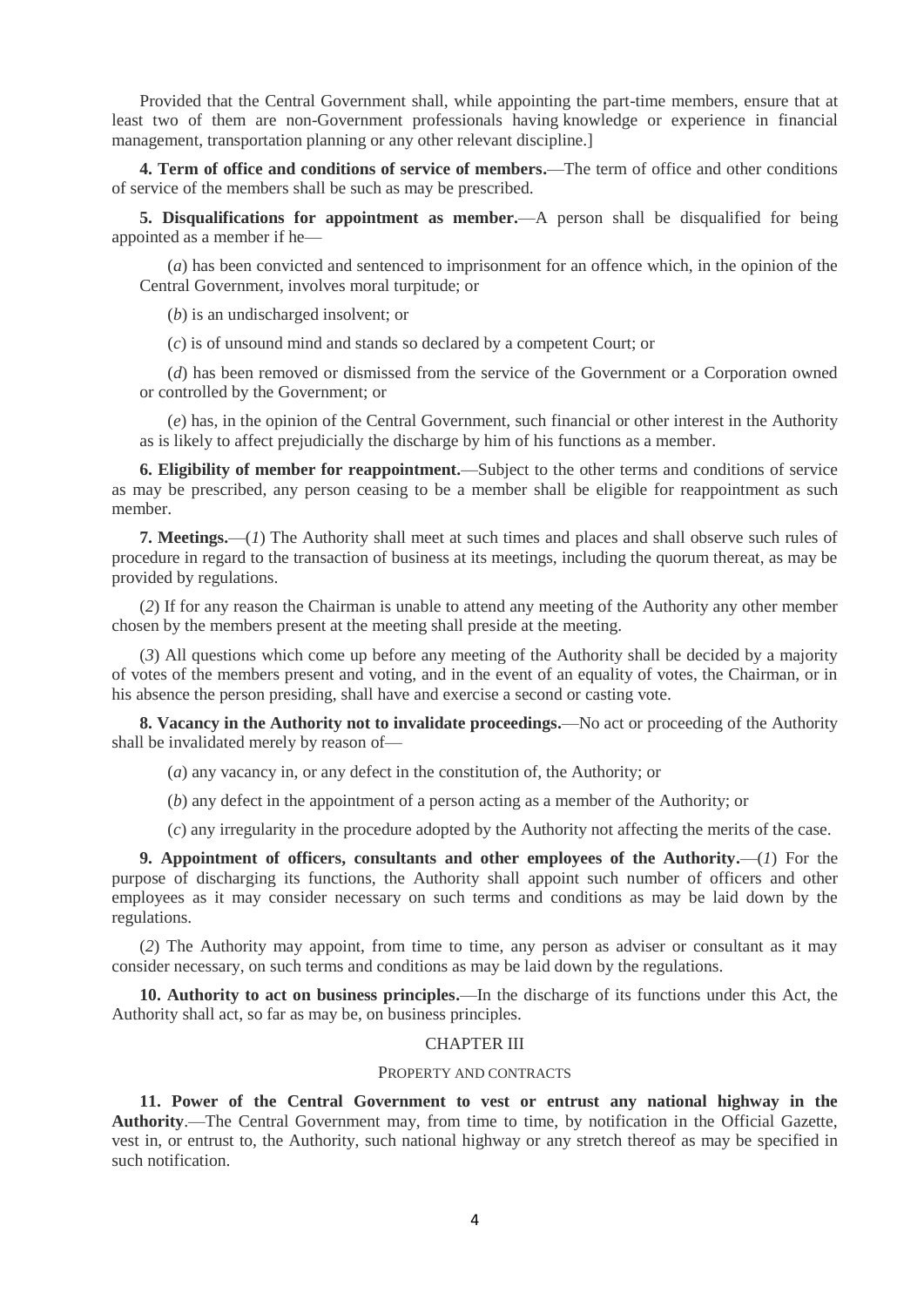**12. Transfer of assets and liabilities of the Central Government to the Authority.**—(*1*) On and from the date of publication of the notification under section 11,—

(*a*) all debts, obligations and liabilities incurred, all contracts entered into and all matters and things engaged to be done by, with, or for, the Central Government, immediately before such date for or in connection with the purposes of any national highway or any stretch thereof vested in, or entrusted to, the Authority under that section, shall be deemed to have been incurred, entered into and engaged to be done by, with, or for, the Authority;

(*b*) all non-recurring expenditure incurred by or for the Central Government for or in connection with the purposes of any national highway or any stretch thereof, so vested in, or entrusted to, the Authority, up to such date and declared to be capital expenditure by the Central Government shall, subject to such terms and conditions as may be prescribed, be treated as capital provided by the Central Government to the Authority;

(*c*) all sums of money due to the Central Government in relation to any national highway or any stretch thereof, so vested in, or entrusted to, the Authority immediately before such date shall be deemed to be due to the Authority;

(*d*) all suits and other legal proceedings instituted or which could have been instituted by or against the Central Government immediately before such date for any matter in relation to such national highway or any stretch thereof may be continued or instituted by or against the Authority.

(*2*) If any dispute arises as to which of the assets, rights or liabilities of the Central Government have been transferred to the Authority, such dispute shall be decided by the Central Government.

1 [**13. Compulsory acquisition of land for the Authority.**—Any land required by the Authority for discharging its functions under this Act shall be deemed to be land needed for a public purpose and such land may be acquired for the Authority under the provisions of the National Highways Act, 1956 (48 of 1956).]

**14. Contracts by the Authority.**—Subject to the provisions of section 15, the Authority shall be competent to enter into and perform any contract necessary for the discharge of its functions under this Act.

**15. Mode of executing contracts on behalf of the Authority.**—(*1*) Every contract shall, on behalf of the Authority, be made by the Chairman or such other member or such officer of the Authority as may be generally or specially empowered in this behalf by the Authority and such contracts or classes of contracts as may be specified in the regulations shall be sealed with the common seal of the Authority:

Provided that no contract exceeding such value or amount as the Central Government may prescribe in this behalf shall be made unless it has been previously approved by that Government:

Provided further that no contract for the acquisition or sale of immovable property or for the lease of any such property for a term exceeding thirty years and no other contract exceeding such value or amount as the Central Government may prescribe in this behalf shall be made unless it has been previously approved by that Government.

(*2*) Subject to the provisions of sub-section (*1*), the form and manner in which any contract shall be made under this Act shall be such as may be provided by regulations.

(*3*) No contract which is not in accordance with the provisions of this Act and the regulations shall be binding on the Authority.

### CHAPTER IV

#### FUNCTIONS OF THE AUTHORITY

**16. Functions of the Authority.**— (*1*) Subject to the rules made by the Central Government in this behalf, it shall be the function of the Authority to develop, maintain and manage the national highways and any other highways vested in, or entrusted to, it by the Government.

**.** 

<sup>1.</sup> Subs. by Act 16 of 1997, s. 6, for section 13 (w.e.f. 24-1-1997).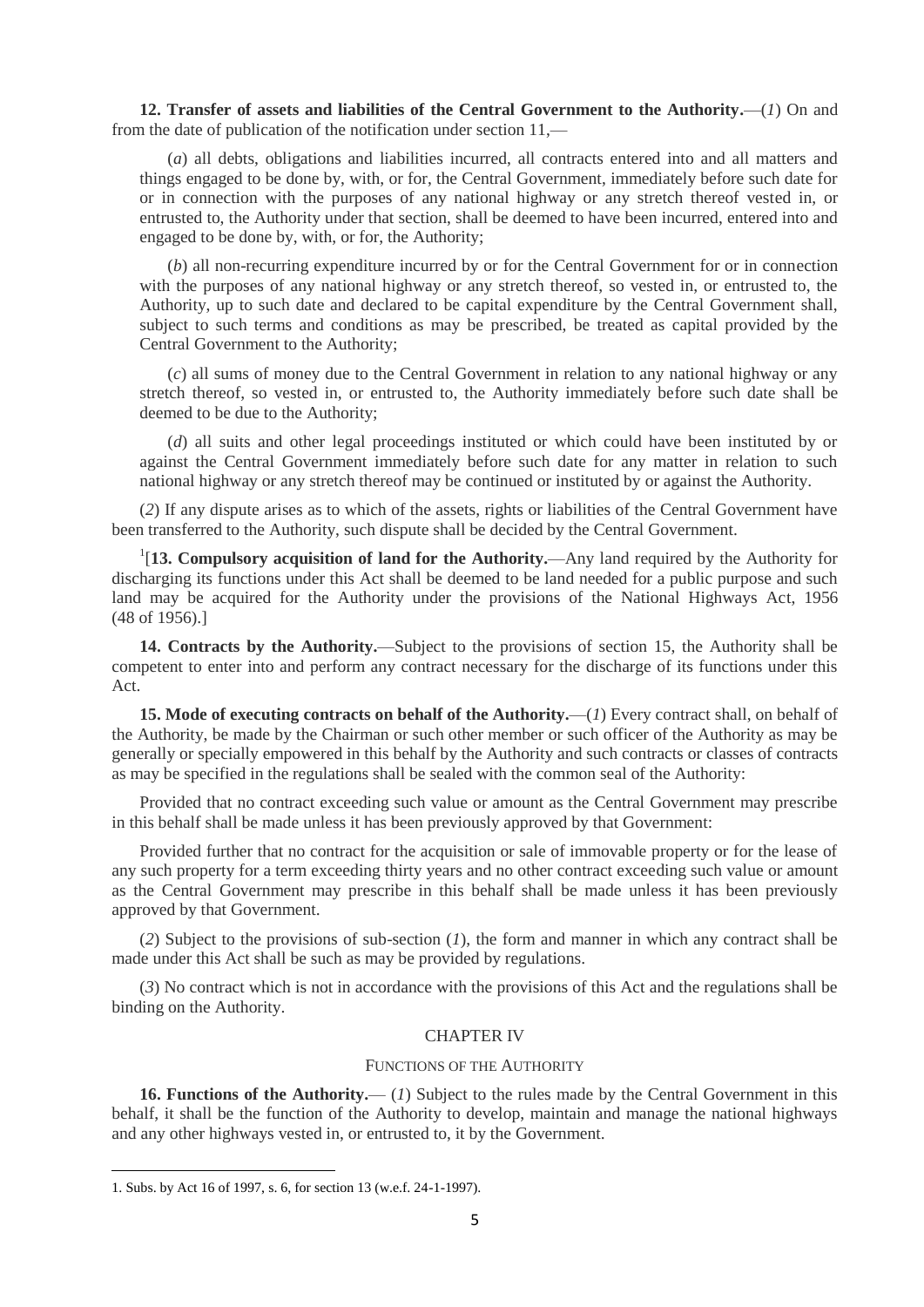(*2*) Without prejudice to the generality of the provisions contained in sub-section (*1*), the Authority may, for the discharge of its functions—

(*a*) survey, develop, maintain and manage highways vested in, or entrusted to, it;

(*b*) construct offices or workshops and establish and maintain hotels, motels, restaurants and rest-rooms at or near the highways vested in, or entrusted to, it;

(*c*) construct residential buildings and townships for its employees;

(*d*) regulate and control the plying of vehicles on the highways vested in, or entrusted to, it for the proper management thereof;

(*e*) develop and provide consultancy and construction services in India and abroad and carry on research activities in relation to the development, maintenance and management of highways or any facilities thereat;

(*f*) provide such facilities and amenities for the users of the highways vested in, or entrusted to, it as are, in the opinion of the Authority, necessary for the smooth flow of traffic on such highways;

(*g*) form one or more companies under the Companies Act, 1956 (1 of 1956) to further the efficient discharge of the functions imposed on it by this Act;

 $\frac{1}{1}$ (*h*) engage, or entrust any of its functions to, any person on such terms and conditions as may be prescribed;]

(*i*) advise the Central Government on matters relating to highways;

(*j*) assist, on such terms and conditions as may be mutually agreed upon, any State Government in the formulation and implementation of schemes for highway development;

(*k*) collect fees on behalf of the Central Government for services or benefits rendered under section 7 of the National Highways Act, 1956 (48 of 1956), as amended from time to time, and such other fees on behalf of the State Governments on such terms and conditions as may be specified by such State Governments; and

(*l*) take all such steps as may be necessary or convenient for, or may be incidental to, the exercise of any power or the discharge of any function conferred or imposed on it by this Act.

(*3*) Nothing contained in this section shall be construed as—

(*a*) authorising the disregard by the Authority of any law for the time being in force; or

(*b*) authorising any person to institute any proceeding in respect of a duty or liability to which the Authority or its officers or other employees would not otherwise be subject under this Act.

# CHAPTER V

#### FINANCE, ACCOUNTS AND AUDIT

 $2$ [17. Additional capital and grants to the Authority by the Central Government.—The Central Government may, after due appropriation made by Parliament, by law in this behalf,—

(*a*) provide any capital that may be required by the Authority for the discharge of its functions under this Act or for any purpose connected therewith on such terms and conditions as that Government may determine;

(*b*) pay to the Authority, on such terms and conditions as the Central Government may determine, by way of loans or grants such sums of money as that Government may consider necessary for the efficient discharge by the Authority of its functions under this Act.]

**18. Fund of the Authority.**—(*1*) There shall be constituted a Fund to be called the National Highways Authority of India Fund and there shall be credited thereto—

(*a*) any grant or aid received by the Authority;

1

<sup>1.</sup> Subs. by Act 16 of 1997, s. 7, for clause (*h*) (w.e.f. 24-1-1997).

<sup>2.</sup> Subs. by s. 8, *ibid*., for section 17 (w.e.f. 24-1-1997).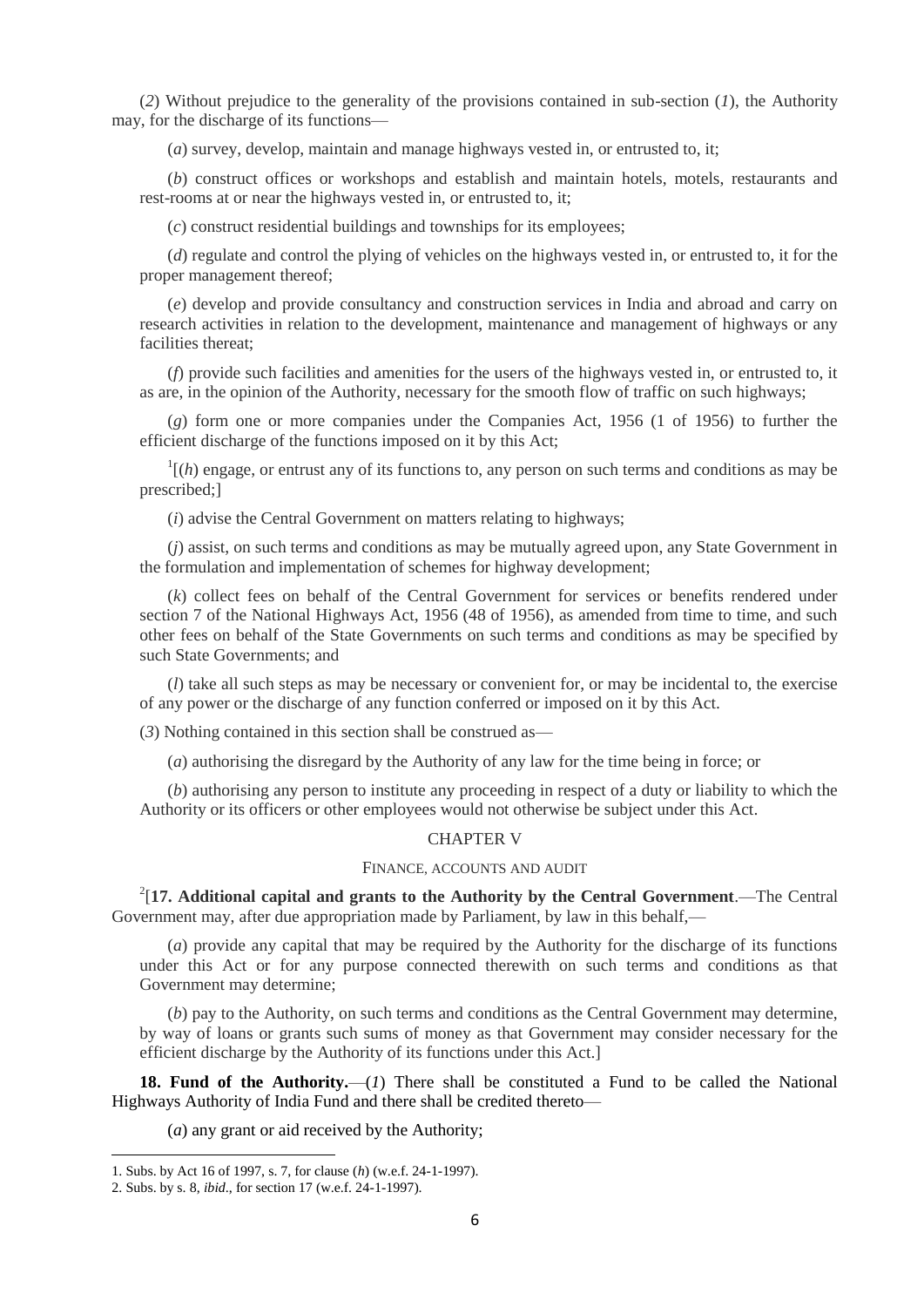(*b*) any loan taken by the Authority or any borrowings made by it;

(*c*) any other sums received by the Authority.

(*2*) The Fund shall be utilised for meeting—

(*a*) expenses of the Authority in the discharge of its functions having regard to the purposes for which such grants, loans or borrowings are received and for matters connected therewith or incidental thereto;

(*b*) salary, allowances, other remuneration and facilities provided to the members, officers and other employees of the Authority;

(*c*) expenses on objects and for purposes authorised by this Act.

**19. Budget.**—The Authority shall prepare, in such form and at such time in each financial year as may be prescribed, its budget for the next financial year, showing the estimated receipts and expenditure of the Authority and forward the same to the Central Government.

**20. Investment of funds.**—The Authority may invest its funds (including any reserve fund) in the securities of the Central Government or in such other manner as may be prescribed.

**21. Borrowing powers of the Authority.**—(*1*) The Authority may, with the consent of the Central Government or in accordance with the terms of any general or special authority given to it by the Central Government, borrow money from any source by the issue of bonds, debentures or such other instruments as it may deem fit for discharging all or any of its functions under this Act.

(*2*) Subject to such limits as the Central Government may, from time to time, lay down, the Authority may borrow temporarily by way of overdraft or otherwise, such amounts as it may require for discharging its functions under this Act.

(*3*) The Central Government may guarantee in such manner as it thinks fit the repayment of the principal and the payment of interest thereon with respect to the borrowings made by the Authority under sub-section (*1*).

**22. Annual report.**—The Authority shall prepare, in such form and at such time in each financial year as may be prescribed, its annual report, giving a full account of its activities during the previous financial year, and submit a copy thereof to the Central Government.

**23. Accounts and audit.**—The accounts of the Authority shall be maintained and audited in such manner as may, in consultation with the Comptroller and Auditor-General of India, be prescribed and the Authority shall furnish, to the Central Government before such date as may be prescribed, its audited copy of accounts together with the auditor's report thereon.

**24. Annual report and auditor's report to be laid before Parliament.**—The Central Government shall cause the annual report and auditor's report to be laid, as soon as may be, after they are received, before each House of Parliament.

### CHAPTER V

#### **MISCELLANEOUS**

**25. Delegation of powers.**—The Authority may, by general or special order in writing, delegate to the Chairman or any other member or to any officer of the Authority, subject to such conditions and limitations, if any, as may be specified in the order, such of its powers and functions under this Act (except its powers under section 35) as it may deem necessary.

**26. Authentication of orders and other instruments of the Authority.**—All orders, decisions and other instruments of the Authority shall be authenticated by the signature of the Chairman or any other member or any officer of the Authority authorised by it in this behalf.

**27. Employees of the Authority to be public servants**.—All members, officers and employees of the Authority shall, when acting or purporting to act in pursuance of the provisions of this Act or of any rule or regulation made thereunder, be deemed to be public servants within the meaning of section 21 of the Indian Penal Code (45 of 1860).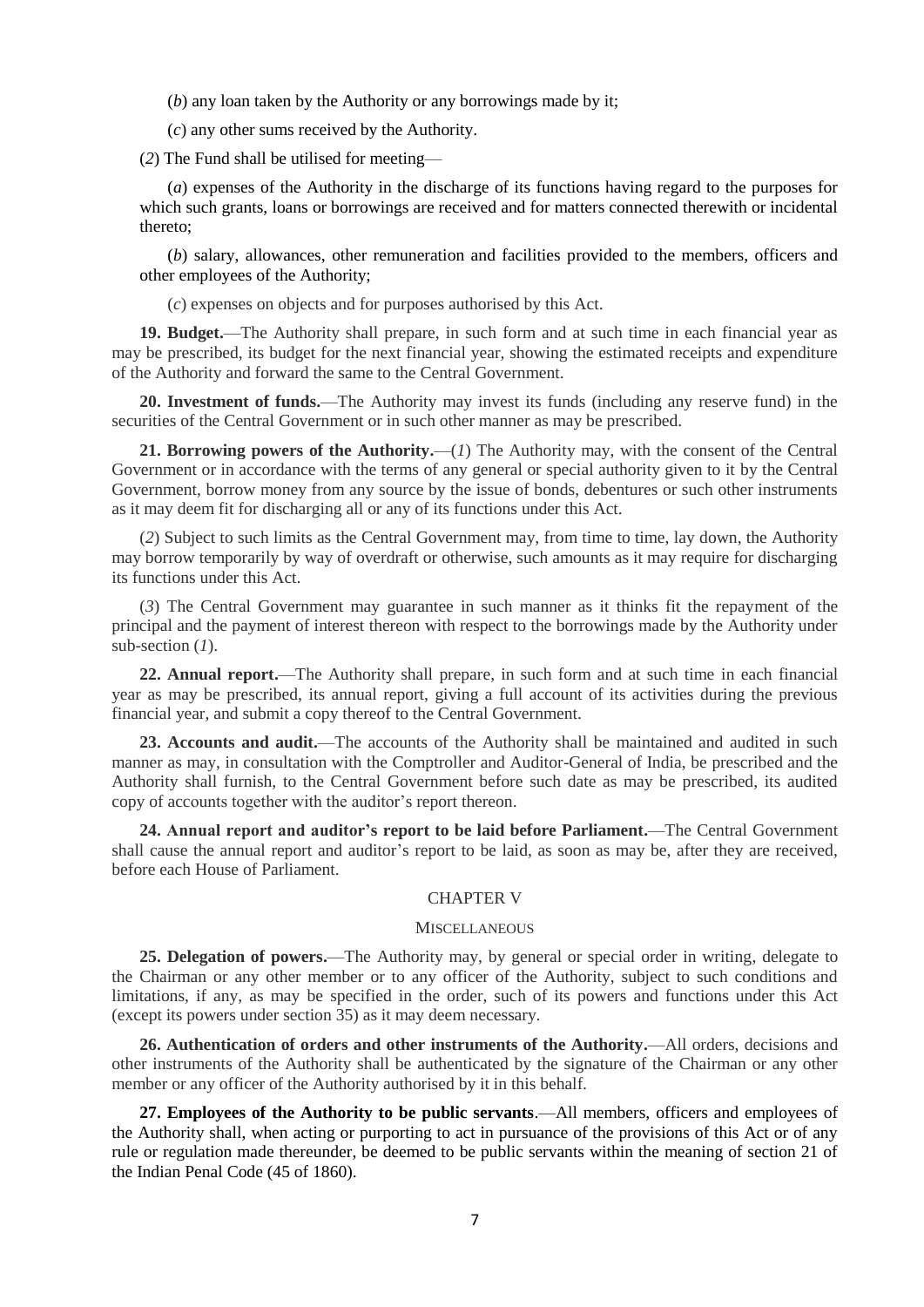**28. Protection of action taken in good faith.**—(*I*) No suit, prosecution or other legal proceeding shall lie against the Authority or any member or officer or employee of the Authority for anything which is in good faith done or intended to be done under this Act or the rules or regulations made thereunder.

(*2*) No suit, prosecution or other legal proceeding shall lie against the Authority or any member or officer or employee of the Authority for any damage caused or likely to be caused by anything which is in good faith done or intended to be done under this Act or the rules or regulations made thereunder.

**29. Power of the Authority to undertake certain works.**—The Authority may undertake to carry out on behalf of the Government or any local authority any works or services or any class of works or services on such terms and conditions as may be agreed upon between the Authority and the Government or local authority concerned.

**30. Power to enter.**—Subject to any regulations made in this behalf any person, generally or specially authorised by the Authority in this behalf, may, whenever it is necessary so to do for any of the purposes of this Act, at all reasonable times, enter upon any land or premises, and—

- (*a*) make any inspection, survey, measurement, valuation or enquiry;
- (*b*) take levels;
- (*c*) dig or bore into sub-soil;
- (*d*) set out boundaries and intended lines of work;
- (*e*) mark such levels, boundaries and lines by placing marks and cutting trenches; or
- (*f*) do such other acts or things as may be prescribed:

Provided that no such person shall enter any boundary or any enclosed court or garden attached to a dwelling-house (except with the consent of the occupier thereof) without previously giving such occupier at least twenty-four hours' notice in writing of his intention to do so.

**31. Power of the Central Government to temporarily divest the Authority of the management of any national highway.**—(*1*) If, at any time, the Central Government is of opinion that in the public interest it is necessary or expedient so to do, it may, by order, direct the Authority to entrust the development, maintenance or management of any national highway or a part thereof with effect from such date and for such period and to such person as may be specified in the order and the Authority shall be bound to comply with such direction.

(*2*) Where development, maintenance or management of any national highway or part thereof is entrusted to any person specified under sub-section (*1*) (hereafter in this section referred to as the authorised person), the Authority shall cease to exercise and discharge all its powers and functions under this Act in relation to such national highway or part thereof and such powers and functions shall be exercised and discharged by the authorised person in accordance with the instructions, if any, which the Central Government may give to the authorised person from time to time:

Provided that no such power or function as may be specified by the Central Government by a general or special order shall be exercised or discharged by the authorised person except with the previous sanction of the Central Government.

(*3*) The Central Government may reduce or extend the period mentioned in sub-section (*1*) as it considers necessary.

(*4*) During the operation of an order made under sub-section (*1*), it shall be competent for the Central Government to issue, from time to time, such directions to the Authority as are necessary to enable the authorised person to exercise the powers and discharge the functions of the Authority under this Act in relation to the national highway or part thereof, the management of which has been entrusted to him and in particular, to transfer any sum of money from the Fund of the Authority to the authorised person for the management of the national highway or part thereof and every such direction shall be complied with by the Authority.

(*5*) On the cesser of operation of any order made under sub-section (*1*) in relation to any national highway or part thereof, the authorised person shall cease to exercise and perform the powers and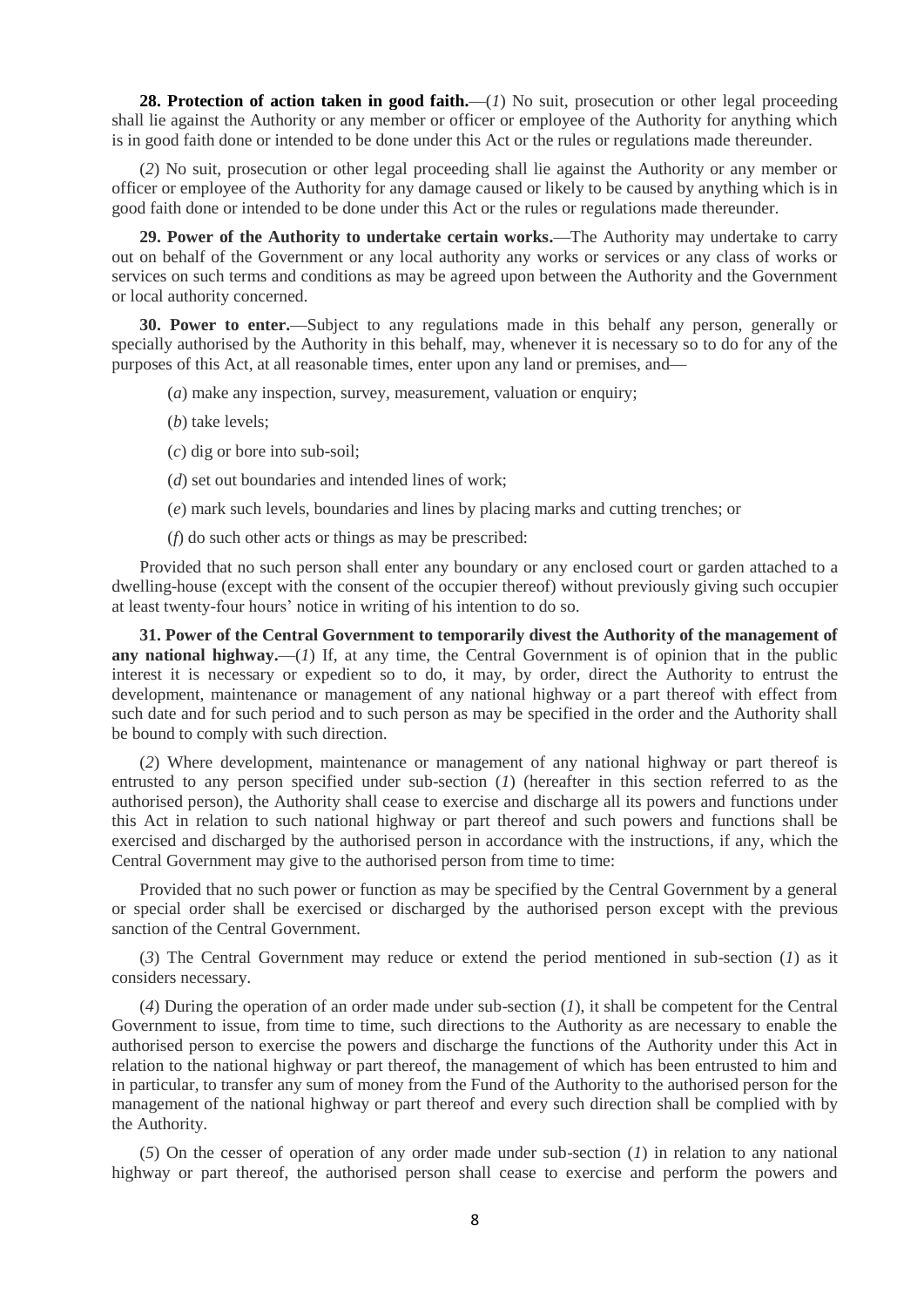functions of the Authority under this Act in relation to such national highway or part thereof and the Authority shall continue to exercise and perform such powers and functions in accordance with the provisions of this Act.

(*6*) On the cesser of operation of any order made under sub-section (*1*) in relation to any national highway or part thereof, the authorised person shall hand over to the Authority any property (including any sum of money or other asset) remaining with him in connection with the management of such national highway or part thereof.

**32. Power of the Central Government to supersede the Authority.**—(*1*) If, at any time, the Central Government is of opinion—

(*a*) that on account of a grave emergency the Authority is unable to discharge the functions and duties imposed on it by or under the provisions of this Act; or

(*b*) that the Authority has persistently made default in complying with any direction issued by the Central Government under this Act or in the discharge of the functions and duties imposed on it by or under the provisions of this Act; or

(*c*) that circumstances exist which render it necessary in the public interest so to do,

the Central Government may, by notification in the Official Gazette, supersede the Authority for such period, not exceeding one year, as may be specified in the notification:

Provided that before issuing a notification under this sub-section for the reasons mentioned in clause (*b*), the Central Government shall give a reasonable opportunity to the Authority to show cause why it should not be superseded and shall consider the explanations and objections, if any, of the Authority.

(*2*) Upon the publication of a notification under sub-section (*1*) superseding the Authority,—

(*a*) all the members shall, as from the date of supersession, vacate their offices as such;

(*b*) all the powers, functions and duties which may, or under the provisions of this Act, be exercised or discharged by or on behalf of the Authority, shall, until the Authority is reconstituted under sub-section (*3*), be exercised and discharged by such person or persons as the Central Government may direct;

(*c*) all property owned or controlled by the Authority shall, until the Authority is reconstituted under sub-section (*3*), vest in the Central Government.

(*3*) On the expiration of the period of supersession specified in the notification issued under sub-section (*1*), the Central Government may—

(*a*) extend the period of supersession for such further term, not exceeding one year, as it may consider necessary; or

(*b*) reconstitute the Authority by fresh appointment and in such a case, any person who vacated office under clause (*a*) of sub-section (*2*) shall not be deemed disqualified for appointment:

Provided that the Central Government may, at any time before the expiration of the period of supersession whether as originally specified under sub-section (*1*) or as extended under this sub-section, take action under clause (*b*) of this sub-section.

(*4*) The Central Government shall cause a notification issued under sub-section (*1*) or sub-section (*3*) and a full report of any action taken under this section and the circumstances leading to such action to be laid before both Houses of Parliament as soon as may be.

**33. Power of the Central Government to issue directions.**—(*1*) Without prejudice to the other provisions of this Act, the Authority shall, in the discharge of its functions and duties under this Act, be bound by such directions on questions of policy as the Central Government may give to it in writing from time to time.

(*2*) The decision of the Central Government whether a question is one of policy or not shall be final.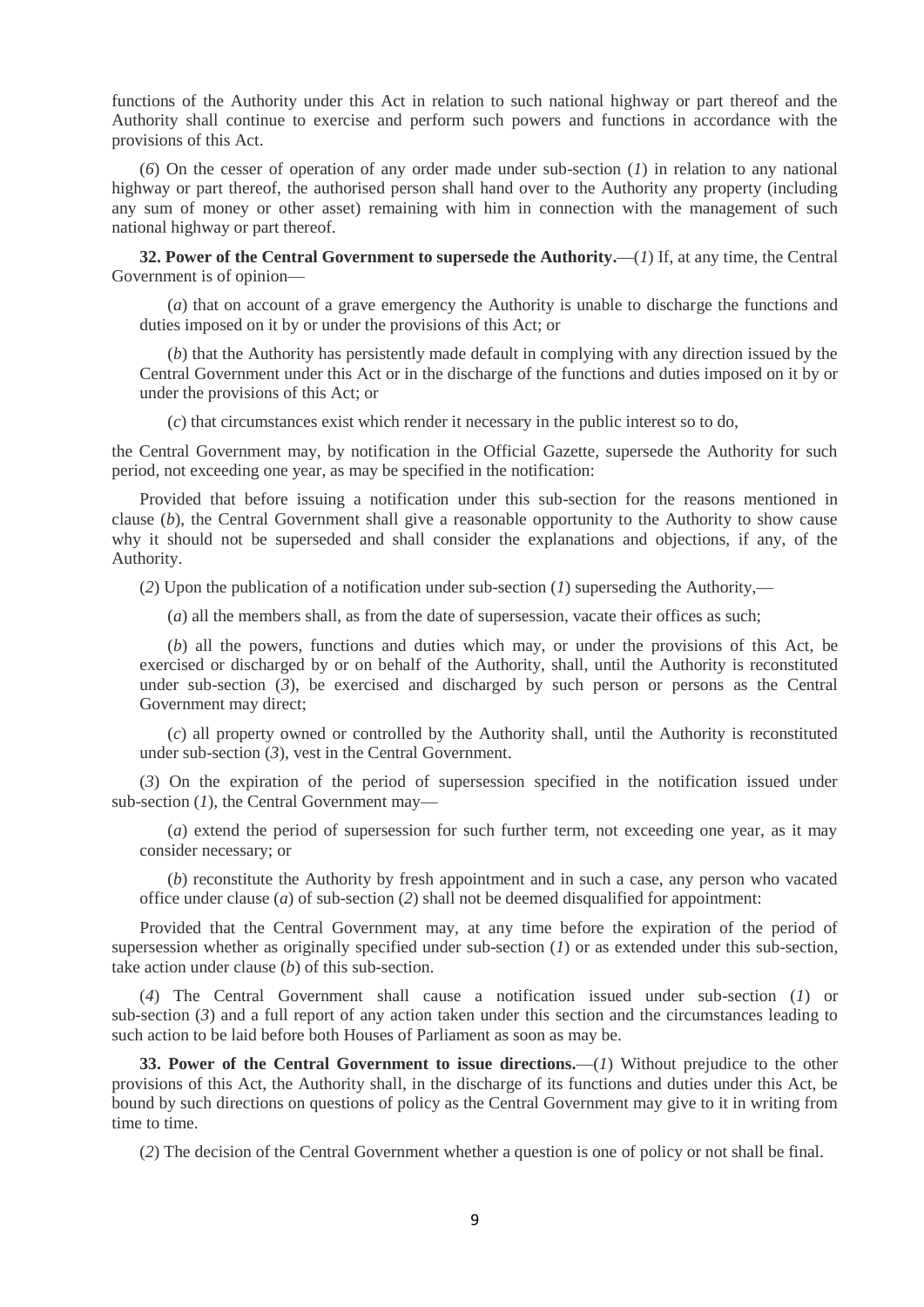**34. Power of the Central Government to make rules.**—(*1*) The Central Government may, by notification in the Official Gazette, make rules for carrying out the provisions of this Act.

(*2*) In particular, and without prejudice to the generality of the foregoing power, such rules may provide for—

(*a*) the term of office and other conditions of service of the members;

(*b*) the powers and duties of the Chairman and of the members;

(*c*) the terms and conditions subject to which the non-recurring expenditure incurred by or for the Central Government for or in connection with the purposes of any national highway shall be treated as capital provided by the Central Government to the Authority under clause (*b*) of sub-section (*1*) of section 12;

(*d*) the value or amount required to be prescribed under sub-section (*1*) of section 15;

 $\int$ <sup>1</sup>[(*dd*) the terms and conditions subject to which the functions of the Authority may be entrusted to any person under clause (*h*) of sub-section (*2*) of section 16;]

(*e*) the form in which and the time within which the Authority shall prepare its budget under section 19 and its annual report under section 22;

(*f*) the manner in which the Authority may invest its funds under section 20;

(*g*) the manner in which the accounts of the Authority shall be maintained and audited and the date before which the audited copy of the accounts together with the auditor's report thereon shall be furnished to the Central Government under section 23;

(*h*) the conditions and restrictions with respect to the exercise of the power to enter under section 30 and the matters referred to in clause (*f*) of that section; and

(*i*) any other matter which is required to be, or may be, prescribed.

**35. Power of the Authority to make regulations.**—(*1*) The Authority may, by notification in the Official Gazette, make regulations not inconsistent with this Act and the rules made thereunder to carry out the provisions of this Act.

(*2*) In particular, and without prejudice to the generality of the foregoing power, such regulations may provide for all or any of the following matters, namely:—

(*a*) the times and places of the meetings of the Authority and the procedure to be followed for the transaction of business at such meetings;

(*b*) the terms and conditions of service, method of recruitment and the remuneration of officers and other employees appointed by the Authority;

(*c*) the form and manner in which a contract or class of contracts may be made by the Authority and the contracts or classes of contracts which are to be sealed with the common seal of the Authority;

(*d*) the manner of preventing obstructions on the national highways for their normal functioning;

(*e*) the manner of prohibiting the parking or waiting of any vehicle or carriage on the national highway except at places specified by the Authority;

(*f*) the manner of prohibiting or restricting access to any part of the national highway;

(*g*) the manner of regulating or restricting advertisements on and around national highways; and

(*h*) generally for the efficient and proper maintenance and management of the national highways.

**.** 

<sup>1.</sup> Ins. by Act 16 of 1997, s. 9 (w.e.f. 24-1-1997).